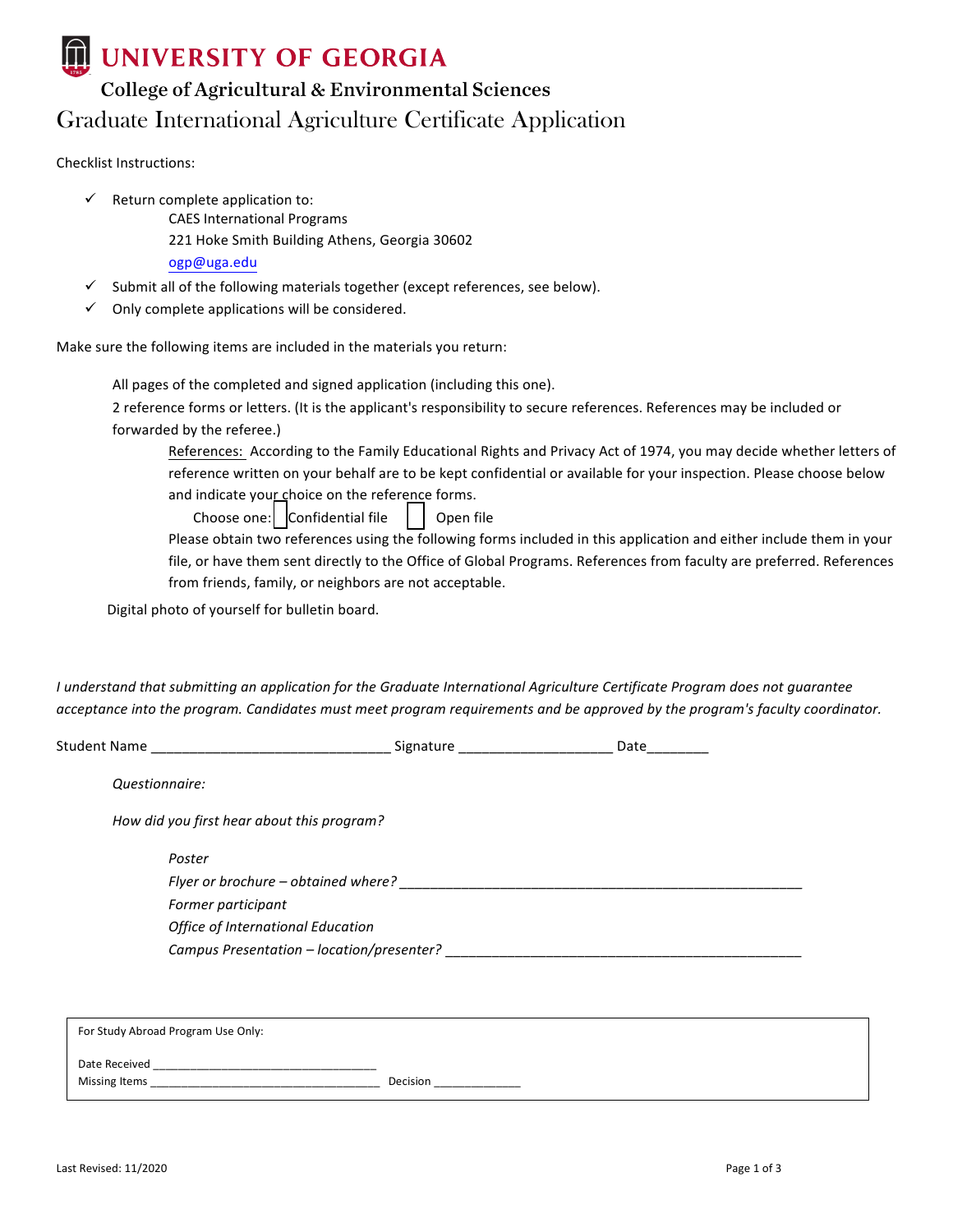| <b>CAES Graduate International Agriculture Certificate Program Application</b> |                                  |                                                               |                              |                                                 |  |
|--------------------------------------------------------------------------------|----------------------------------|---------------------------------------------------------------|------------------------------|-------------------------------------------------|--|
|                                                                                |                                  |                                                               |                              |                                                 |  |
|                                                                                |                                  |                                                               |                              |                                                 |  |
|                                                                                |                                  |                                                               |                              |                                                 |  |
|                                                                                |                                  |                                                               |                              |                                                 |  |
| <b>Personal Information</b>                                                    |                                  |                                                               |                              |                                                 |  |
|                                                                                | <b>First Name</b>                |                                                               | <b>Last Name</b>             |                                                 |  |
|                                                                                | 9-digit UGA ID#                  | $81 - -$                                                      | <b>Birth Date</b>            |                                                 |  |
|                                                                                | F<br> M  <br>Sex                 | Phone                                                         | Email                        |                                                 |  |
|                                                                                | <b>Local Address</b>             |                                                               |                              |                                                 |  |
|                                                                                | <b>Permanent Address</b>         |                                                               |                              |                                                 |  |
| <b>Emergency Contact #1</b>                                                    | Father/Guardian's<br>Name        |                                                               | <b>Phone Number</b>          |                                                 |  |
|                                                                                | <b>Address</b>                   |                                                               |                              |                                                 |  |
| <b>Emergency Contact #2</b>                                                    | Mother/Guardian's<br><b>Name</b> |                                                               | <b>Phone Number</b>          |                                                 |  |
|                                                                                | <b>Address</b>                   |                                                               |                              |                                                 |  |
|                                                                                | Citizenship                      |                                                               | <b>Passport Number</b>       |                                                 |  |
|                                                                                | Date of Issuance                 |                                                               | <b>Expiration Date</b>       |                                                 |  |
| <b>Academic Information</b>                                                    |                                  |                                                               |                              |                                                 |  |
|                                                                                | <b>Degree Objective</b>          |                                                               |                              |                                                 |  |
|                                                                                | <b>GPA</b>                       |                                                               |                              |                                                 |  |
|                                                                                | Do you have an<br>assistantship? | $\Box$<br>$\Box$<br>Yes<br><b>No</b>                          | Do you have a<br>fellowship? | $\Box$<br>$\overline{\phantom{0}}$<br>Yes<br>No |  |
|                                                                                | Are you a Georgia<br>resident?   |                                                               | Yes<br>No                    |                                                 |  |
|                                                                                | <b>Academic level</b>            |                                                               | Master's                     | Ph.D                                            |  |
|                                                                                |                                  | Please list all colleges or universities previously attended: |                              |                                                 |  |
|                                                                                | <b>Name</b>                      |                                                               | Major                        |                                                 |  |
|                                                                                | Degree(s) awarded                |                                                               | <b>Dates</b>                 | From _________ to ___                           |  |
|                                                                                | Name                             |                                                               | Major                        |                                                 |  |
|                                                                                | Degree(s) awarded                |                                                               | <b>Dates</b>                 | to $\overline{\phantom{a}}$                     |  |